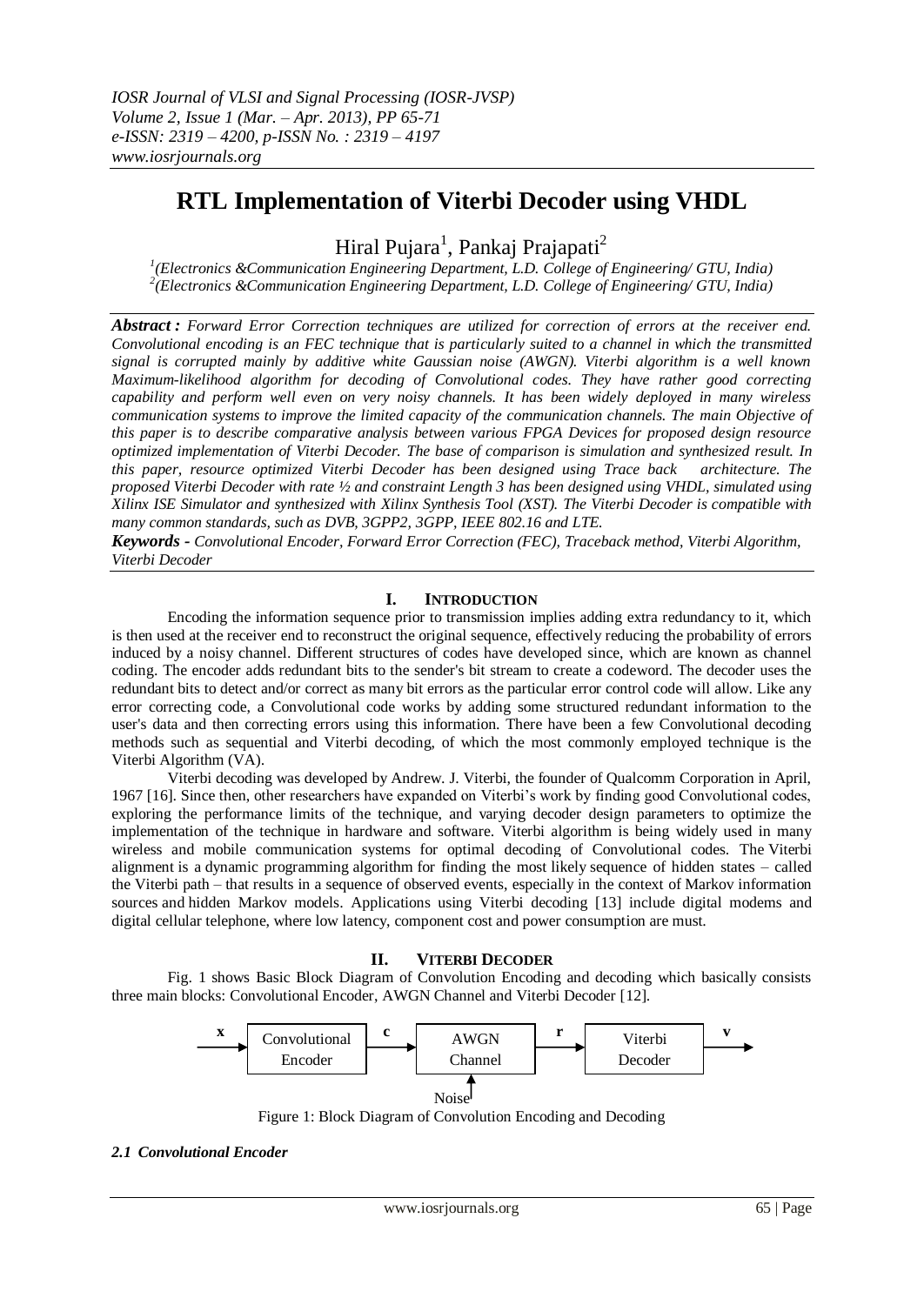In convolutional encoding n-tuple of data is generated for every k-tuple of inputs based on both current and K-1 previous k-tuples where K is called constraint length of the code. A (n, k, m) convolutional code can be implemented with a k-input, n-output linear sequential circuit with input memory 'm'. Typically, 'n' and 'k' are small integers with k<n, but the memory order 'm' must be made large to achieve low error probabilities. The constraint length K of the code represents the number of bits in the encoder memory that effect the generation of the n output bits and is defined as  $K = m+1$ . The code rate r of the code is a measure of the code efficiency and is defines as  $r = k/n$ . A Convolutional Encoder is a Finite state machine [13] i.e. a model of behavior composed of states, action and transition. Contents of first K-1 shift register stages defines the encoder state. Memory register start with 0 and modulo-2 adders among the registers and input generate the encoded data. Generator polynomial defines how the adders (XOR gates) are placed.The proposed Encoder has the following specifications below and schematic in Fig. 2.

Constraint Length: K = 3, Input bit: k = 1, Output bit: n = 2 Generator Polynomials: G1 =  $1 + X + X^2$ ,  $G2 = 1 + X^2$ 



Figure 2: Convlolutional Encoder (Rate  $\frac{1}{2}$ , K = 3)

## *2.2 Viterbi Algorithm*

Viterbi decoding was developed by Andrew J. Viterbi, is an Italian-American electrical engineer and businessman who co-founded Qualcomm Inc. His seminar paper titled "Error Bounds for Convolutional Codes and an Asymptotically Optimum Decoding Algorithm", published in IEEE Transactions on Information Theory, in April, 1967 [16]. Viterbi algorithm is a maximum likelihood method to find the most probable sequence of hidden states based on a given sequence of observed outputs in Hidden Markov model. However it reduces the computational load by taking the advantage of special structure in code trellis. The algorithm involves calculating a measure of distance between the received signal at the time  $t_1$  and the entire trellis path entering each state at time  $t_1$ . The most likely path through the trellis will maximize this metric. The early rejection of the unlikely paths reduces the decoding complexity. Advantage of Viterbi algorithm is that it has self- correction of the code, minimization of transmitting Energy, minimization of BW and very good ability to correct wrong transmitted bits.

#### *2.3 Viterbi Decoder*

Error correction is an integral part of any communication system and for this purpose, the convolution codes are widely used as forward error correction codes. . The two decoding algorithms used for decoding the Convolutional codes are Viterbi algorithm and Sequential algorithm. Sequential decoding has advantage that it can perform very well with long constraint length Convolutional codes, but it has a variable decoding time. Viterbi decoding is the best technique for decoding the Convolutional codes but it is limited to smaller constraint lengths  $(K<10)$  [5]. It has fixed decoding time compared to sequential decoding. With the Viterbi algorithm, storage and computational complexity are proportional to  $2<sup>K</sup>$ . To achieve very low error probabilities, longer constraint lengths are required, and sequential decoding becomes attractive. The performance of a decoder is characterized by the number of decoded output bits which are in error, the Bit Error Rate or BER. The Viterbi algorithm [13], the most popular decoding approach for convolutional codes, determines a minimum distance path with regards to Hamming distances applied to each received symbol. A limiting factor in Viterbi decoder implementations is the need to preserve candidate paths at all 2*K−*1 trellis states for each received symbol. This requirement leads to an exponential growth in the amount of computation performed and in the amount of path storage retained as constraint length *K* grows.

A Viterbi algorithm consists of the three major parts [13]: Branch metric unit, Path metric unit and trace back as shown in Fig. 3.



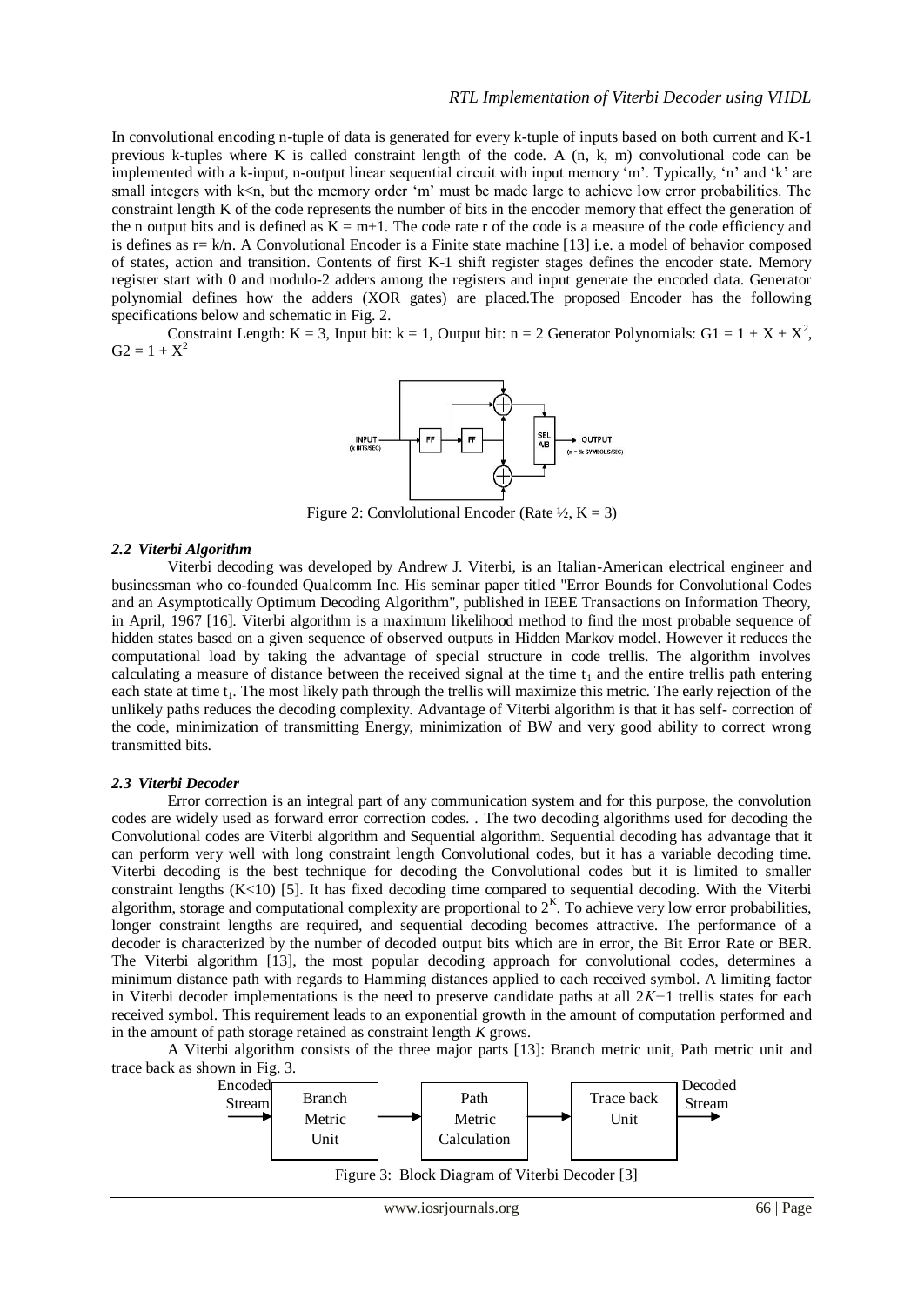## **1) Branch metric calculation**

The first unit is called Branch metric unit. The Hamming distance (or other metric) values we compute at each time instant for the paths between the states at the previous time instant and the states at the current time instant are called branch metrics. Hamming distance or Euclidean distance is used for branch metric computation.

## **2) Path metric calculation**

An accumulated Error metric called path metric (PM) contains the  $2^{K-1}$  optimal paths. The current Branch Metric is added to previous PM and each the two distances are compared for all Add- compare select unit

In terms of speed the performance of Viterbi Decoder is mainly determined by the number of ACS  $(2^{K-1})$ units and their computation time. As shown in figure each ACS unit comprises two adder blocks, a comparator and a selector block.



Figure 4: Block Diagram of Add Compare Select unit [13]

#### *3) Trace back unit*

The final unit is trace back unit where the survivor path and output data are identified. The Viterbi decoding flowchart is given in Fig. 5.



Figure 5: Viterbi decoding Flow Chart

# *2.4 Types of Viterbi Decoding*

# *1) Hard decision Viterbi deocding*

Demodulator output configured by variety of ways [4]: In which output of demodulator is quantized into two levels, zeros and one and fed into decoder (1- bit is used to describe each code symbol). Decoder operates on hard-decisions made by demodulator, decoding is called Hard- decision decoding. In which path through trellis is determined using hamming distance measure.

# *2) Soft decision Viterbi deocding*

In which output of demodulator is quantized into greater than two levels [4]. If output of demodulator is quantized into 3-bit result in 8- level output then 3-bits is used to describe each code symbol. In which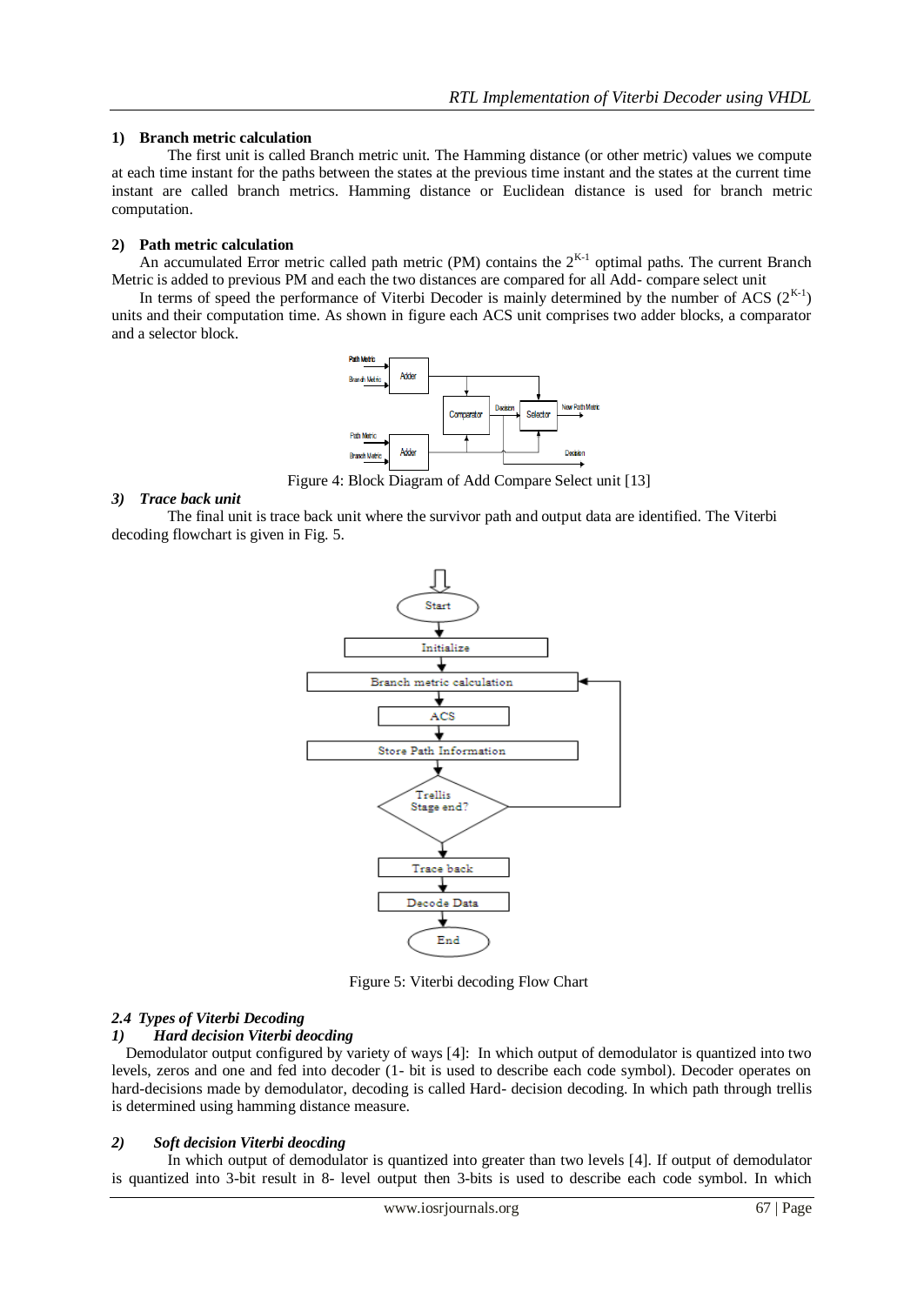Euclidian distance as a distance is measured instead of hamming distance. The advantage of using soft- decision decoding is to provide decoder with more information, which decoder then use for recovering the message sequences. It provides better error performance than hard- decision type Viterbi decoding also Performance improvement of approximately 2 dB in required S/N ratio compared to two level quantization for a Gaussian Channel. Disadvantage of using soft decision decoding is increase in required memory size at decoder and reduce speed.

#### *2.5 Viterbi Decoding Techniques*

There are mainly two types of decoding techniques available in order to decode the data at the receiver end.

# *1) Register Exchange Method*

In this method, a register assigned to each state contains information bits for the survivor path from the initial state to current state. In fact, register keeps decoded output sequences along the path. This method requires copy of all registers at each stage. The need to trace back is eliminated since the register of final state contains decoded output sequence. This approach results in complex hardware due to need to copy contents of all register in a stage to next stage. Since the RE method does not need tracing back, it is faster.

#### *2) Traceback Method*

Trace back is memory organization method to store survivor paths and retrieve the decoded data. Direct implementation of this method is not practical because of an infinite storage size is needed; therefore in practice semiconductor infinite memory locations are reused periodically. The Trace Back Unit performs three operations: write new Data, Trace Back Read and Decode Read. Memory is organized as a two dimensional structure where row are assigned to states and columns to time steps. Three memory blocks are used in operation: write block is used to store ACS decision vectors, Decode block where the decoded bit sequences is read in backward order and Trace Back Block which is used to find the starting point of next trance back sequences. Traceback Depth (D) is a predefined parameter that defines the size of each memory block [13]. To guarantee the convergence a traceback depth of  $\bar{D} = 5K$  is sufficient and the memory block size will be  $2^{K-1}$  x 5K. Traceback method is area efficient and better than RE method. . Register exchange method requires complex hardware compare to the Traceback method for larger constraint length though it will give faster speed.

In this project I had implemented a hard decision and trace back method for viterbi decoding.

## **III. PROGRAMMABLE DEVICES**

Programmable devices are those devices which can be programmed by the user. Various programmable devices are PLDs, CPLDs, ASICs and FPGAs.

#### *3.1 Field Programmable Gate Arrays*

Field-Programmable Gate Arrays (FPGAs) are pre-fabricated silicon devices that can be electrically programmed to become almost any kind of digital circuit or system. FPGAs contain [programmable logic](http://en.wikipedia.org/wiki/Programmable_logic_device) components called "logic blocks", and a hierarchy of reconfigurable interconnects that allow the blocks to be "wired together"—somewhat like a one-chip programmable [breadboard.](http://en.wikipedia.org/wiki/Breadboard) Logic blocks can be configured to perform complex [combinational functions,](http://en.wikipedia.org/wiki/Combinational_logic) or merely simple [logic gates](http://en.wikipedia.org/wiki/Logic_gate) like [AND](http://en.wikipedia.org/wiki/AND_gate) and [XOR.](http://en.wikipedia.org/wiki/XOR_gate) In most FPGAs, the logic blocks also include memory elements, which may be simple [flip-flops](http://en.wikipedia.org/wiki/Flip-flop_%28electronics%29) or more complete blocks of memory.

They have many advantages over Application Specific Integrated Circuits (ASIC). ASICs are designed for specific application using CAD tools and fabricated at a foundry. Developing an ASIC takes very much time and is expensive. Furthermore, it is not possible to correct errors after fabrication. In contrast to ASICs, FPGAs are configured after fabrication and they also can be reconfigured. This is done with a hardware description language (HDL) which is compiled to a bit stream and downloaded to the FPGA.

The advantages of the FPGA approach to CPLD implementation include highest amount of logic density, the most features, and the highest performance. CPLDs, by contrast, offer much smaller amounts of logic - up to about 10,000 gates. But CPLDs offer very predictable timing characteristics and are therefore ideal for critical control applications.

The advantages of the FPGA approach to DSP implementation include higher sampling rates than are available from traditional DSP chips, lower costs than an ASIC. The FPGA also adds design flexibility and adaptability with optimal device utilization conserving both board space and system power that is often not the case with DSP chips. Due to the increase of transistor density FPGA were getting more powerful over the years. Therefore, FPGAs are increasingly applied to high performance embedded systems.

#### *3.2 SPARTAN XC3S400A FPGA*

The Spartan®-3A family of Field-Programmable Gate Arrays (FPGAs) solves the design challenges in most high-volume, cost-sensitive, I/O-intensive electronic applications. The five-member family offers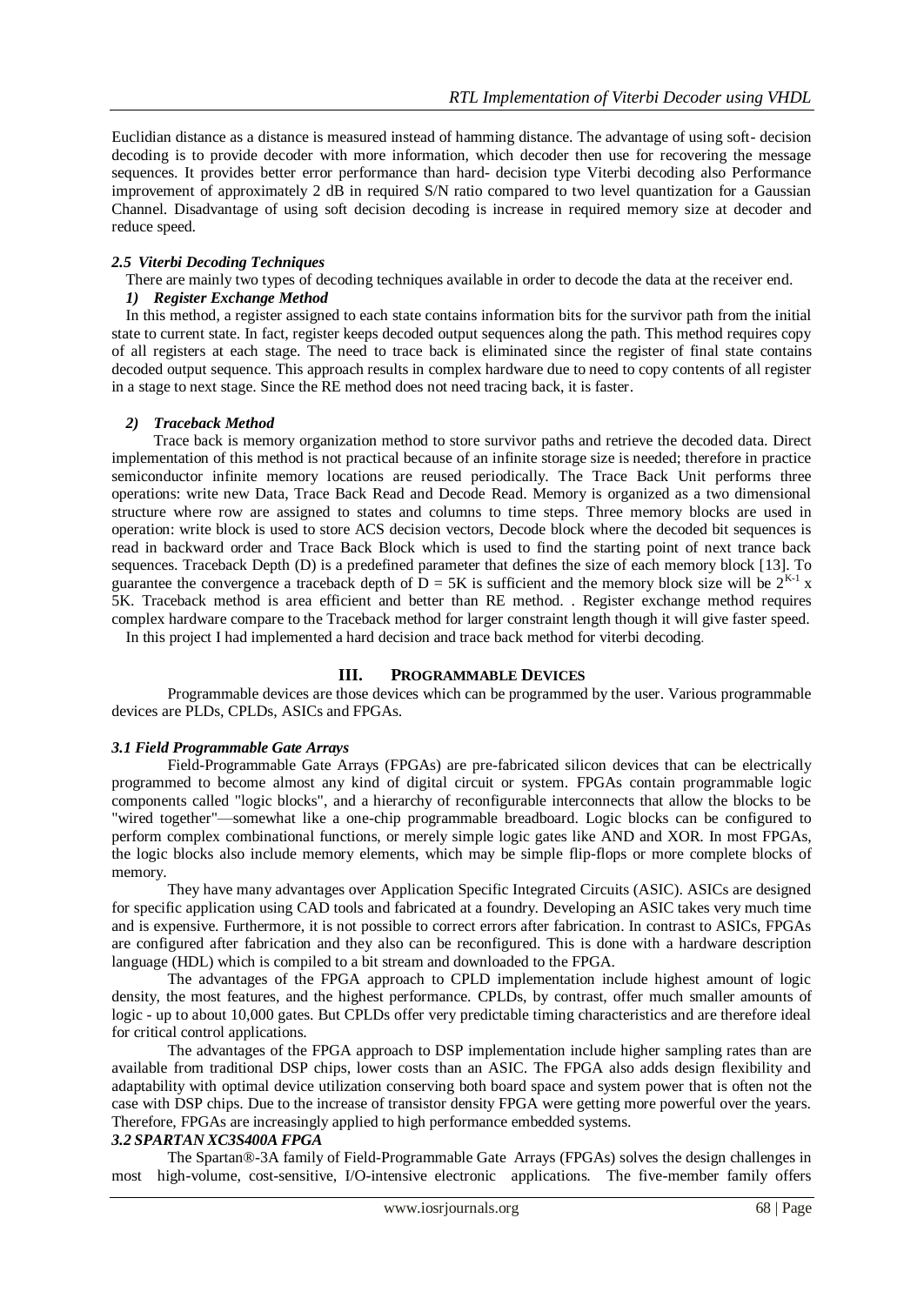densities ranging from 50,000 to 1.4 million system gates. The Spartan-3A FPGAs are part of the Extended Spartan-3A family, which also include the non-volatile Spartan-3AN and the higher density Spartan-3A DSP FPGAs. The Spartan-3A family builds on the success of the earlier Spartan-3E and Spartan-3 FPGA families. New features improve system performance and reduce the cost of configuration. These Spartan-3A family enhancements, combined with proven 90 nm process technology, deliver more functionality and bandwidth per dollar than ever before, setting the new standard in the programmable logic industry. Because of their exceptionally low cost, Spartan-3A FPGAs are ideally suited to a wide range of consumer electronics applications, including broadband access, home networking, display/projection, and digital television equipment. The Spartan-3A family is a superior alternative to mask programmed ASICs. FPGAs avoid the high initial cost, lengthy development cycles, and the inherent inflexibility of conventional ASICs, and permit field design upgrades.

## **IV. SOFTWARE USED**

Xilinx ISE (**I**ntegrated **S**oftware **E**nvironment) is a software tool produced by [Xilinx](http://en.wikipedia.org/wiki/Xilinx) for synthesis and analysis of [HDL](http://en.wikipedia.org/wiki/Hardware_description_language) designs, which enables the developer to [synthesize](http://en.wikipedia.org/wiki/Logic_synthesis) ("compile") their designs, perform [timing](http://en.wikipedia.org/wiki/Static_timing_analysis)  [analysis,](http://en.wikipedia.org/wiki/Static_timing_analysis) examine [RTL](http://en.wikipedia.org/wiki/Register_transfer_level) diagrams, simulate a design's reaction to different stimuli, and configure the target device with th[e programmer.](http://en.wikipedia.org/wiki/Programmer_%28hardware%29) This design is simulated and synthesized using Xilinx 10.1 ISE.

## *4.1 Designing FPGA Devices using VHDL*

VHDL stands for VHSIC Hardware Description Language. VHSIC is itself an abbreviation for Very High Speed Integrated Circuits. VHDL is hardware description language. It describes behaviour of an electronic system, from which the physical Layer or system can then be implemented. It is intended for circuit synthesis as well as circuit simulation.

The two main applications immediate of VHDL are in the field of Programmable logic devices and in the field of ASICs. Once the VHDL code has been written, it can be used either to implement the circuit in programmable device or can be submitted to a foundry for fabrication of a ASICs chip.

## **V. SIMULATION AND SYNTHESIS RESULTS**

Synthesis is a process of constructing a gate level netlist from a register transfer level model of a circuit described in Verilog HDL. Increasing design size and complexity, as well as improvements in design synthesis and simulation tools, have made Hardware Description Languages (HDLs) the preferred design languages of most integrated circuit designers. The two leading HDL synthesis and simulation languages are Verilog and VHDL. Both have been adopted as IEEE standards. The Xilinx ISE™ software is designed to be used with several HDL synthesis and simulation tools that provide a solution for programmable logic designs from beginning to end.

# *5.1 Simulation Waveforms of Viterbi Decoder*

The Simulation Waveform of Viterbi Decoder is shown in Fig. 6. To observe the speed and resource utilization, RTL is generated, verified and synthesized using Xilinx Synthesis Tool (XST).



Figure 6: Simulation Waveform of Viterbi Decoder

# *5.2 RTL Schematic of Viterbi Decoder*

Below Shown is the RTL Schematic of the Viterbi Decoder.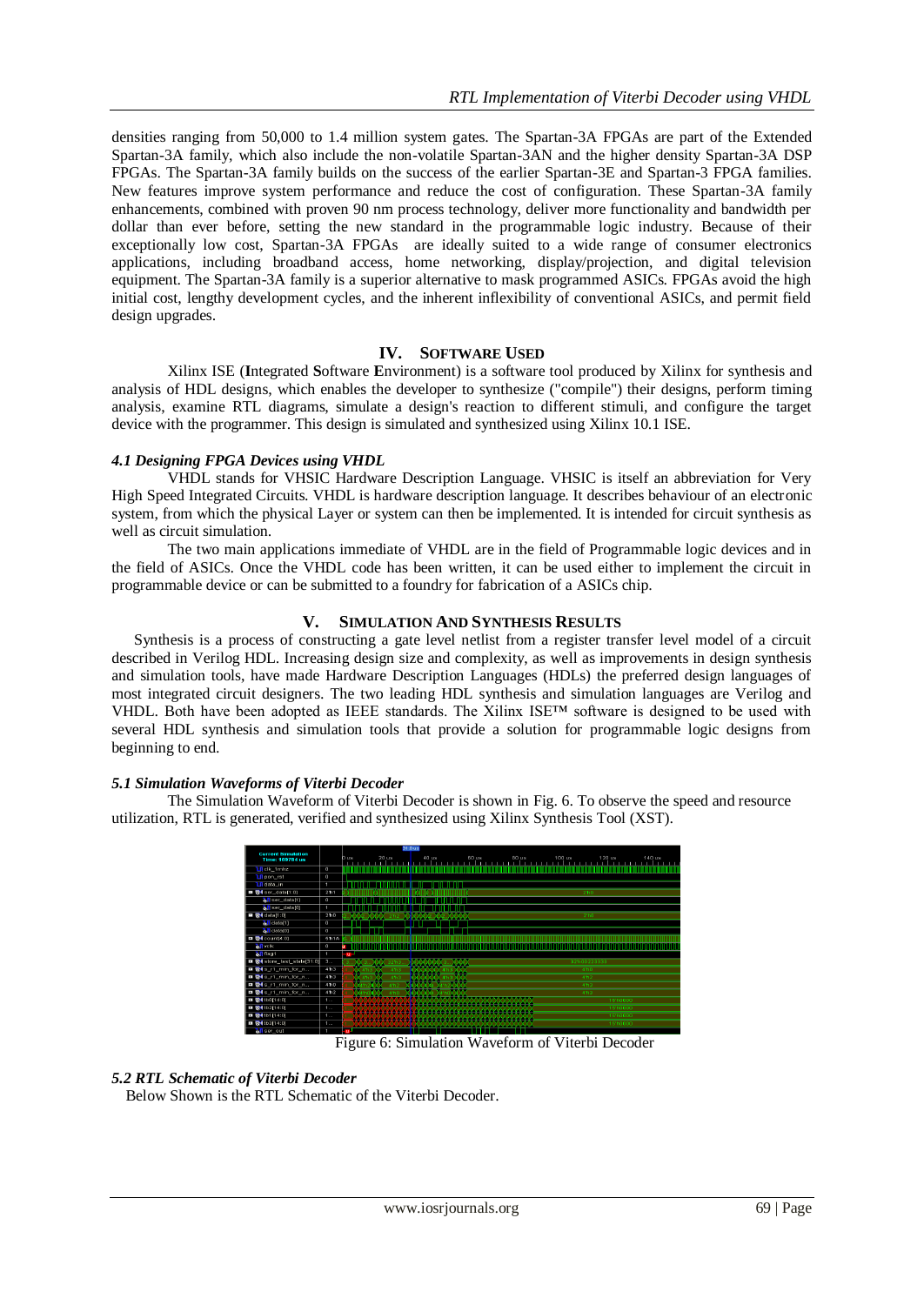

Figure 7: RTL Schematic of Viterbi Decoder

# *5.3 Device Utilization Report*

This synthesis report is generated after the compilation of Design for the targeted Xilinx SPARTAN 3A based Xc3s400a FPGA Device. Here, The Design unit is not implemented on targeted FPGA Device. This report contains about component used.

| <b>Device Utilization Summary</b> |                |                    |  |  |  |  |
|-----------------------------------|----------------|--------------------|--|--|--|--|
| <b>Logic Utilization</b>          | Used/Available | <b>Utilization</b> |  |  |  |  |
| <b>Number of Slices</b>           | 104/3584       | 2 %                |  |  |  |  |
| <b>Number of Slice FFs</b>        | 95/7168        | 1 %                |  |  |  |  |
| Number of 4 input                 | 146/7168       | 2 %                |  |  |  |  |
| <b>LUTs</b>                       |                |                    |  |  |  |  |
| <b>Number of Bonded</b>           | 4/195          | 2 %                |  |  |  |  |
| <b>IOBs</b>                       |                |                    |  |  |  |  |
| <b>Number of GCLKs</b>            | 2/24           | 8 %                |  |  |  |  |

# *5.4 Timing and Power Summary*

After the synthesis report, the timing diagram generated according to the given input. With the help of timing diagram speed grade, Minimum period, Maximum Frequency, Maximum output required time after clock is calculated.

# **Timing Summary**

- Speed Grade: -4
- Minimum period: 30.190ns
- Maximum Frequency: 33.124MHz
- Minimum input arrival time before clock: 2.993ns
- Maximum output required time after clock: 5.531ns
- **Power summary** 
	- Total estimated power consumption: P (mw): 49 mw

# *5.5 Comparative Analysis between Various FPGA Devices*

Different FPGA family of SPARTAN are used to measure the performance of proposed Viterbi Decoder Design.

*5.5.1 Performance Comparison of proposed Viterbi Decoder Design in Various SPARTAN FPGA Devices*  Table 2. Comparison between various SPARTAN FPGA Devices

| Family               | <b>Device</b>  | <b>No. of Slices</b> | No. of<br><b>Slice FFs.</b> | <b>Total No.</b><br>Оf | <b>Number</b><br>of | Max.<br>Freq. |
|----------------------|----------------|----------------------|-----------------------------|------------------------|---------------------|---------------|
|                      |                |                      |                             | $4$ i/p LUTs           | <b>Bonded</b>       |               |
|                      |                |                      |                             |                        | <b>IOBs</b>         |               |
| SPARTAN <sub>2</sub> | xc2s100        | 103/1200             | 95/2400                     | 150/2400               | 4/176               | 22.867        |
|                      | $-6fg256$      | $(8\%)$              | (3%)                        | $(6\%)$                | $(2 \%)$            | <b>MHz</b>    |
| <b>SPARTAN 2E</b>    | xc2s200e       | 104/2352             | 95/4704                     | 150/4704               | 4/178               | 26.867        |
|                      | $-7$ fft $256$ | $(4\% )$             | $(2\%)$                     | (3%)                   | $(2 \%)$            | <b>MHz</b>    |
| <b>SPARTAN 3E</b>    | xc3s500e       | 104/4656             | 95/9312                     | 143/9312               | 4/232               | 31.512        |
|                      | $-4fg320$      | $(2\% )$             | $(1\%)$                     | $(1\%)$                | $(1\% )$            | <b>MHz</b>    |
| <b>SPARTAN</b>       | xc3s400a       | 104/3584             | 95/7168                     | 146/7168               | 2/195               | 33.124        |
| 3A                   | -4fft256       | $(2 \%)$             | $(1\% )$                    | $(2\% )$               | $(2 \%)$            | <b>MHz</b>    |